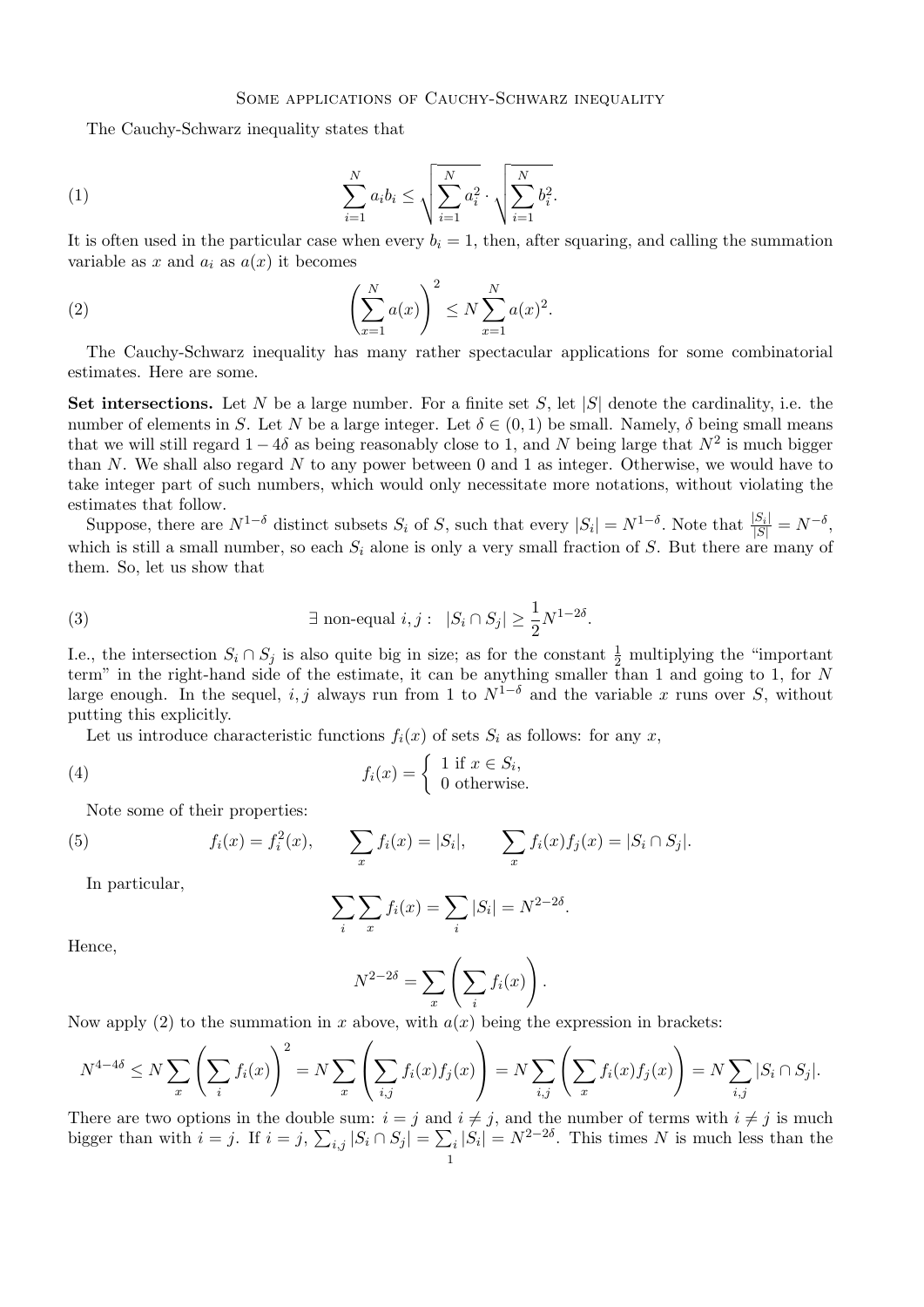2

left-hand side  $N^{4-4\delta}$ . So, as *N* is large, we can continue, with any constant  $C > 1$  in the right-hand side, as

(6) 
$$
N^{3-4\delta} \leq C \sum_{i \neq j} |S_i \cap S_j|.
$$

Now, we use the "pigeonhole principle". If 13 pigeons are to sit on 12 pigeonholes, there must be a pigeonhole with more than one pigeon sitting on it. In other words, there is a pigeonhole with *at least* the average number of pigeons on it. Apply this principle to (6). For different  $i \neq j$ , we have the sum of  $N^{2-2\delta} - N^{\delta} \ge cN^{2-2\delta}$  terms, where *c* can be any constant < 1 and going to 1 for large *N*. This sum is  $\geq \frac{1}{C} N^{3-4\delta}$ , for any *C* > 1. So, there must be a term, which has at least the average magnitude, that is for some  $(i, j)$ :

$$
|S_i \cap S_j| \ge \frac{cN^{3-4\delta}}{CN^{2-2\delta}} \ge \frac{1}{2}N^{1-2\delta},
$$

because *C* can be as close to 1 from above as we please, and *c* can be as close to 1 as we please from below.

**Point-line incidence bound.** Suppose we have a large number *N* of points, as well as *N* straight lines in the plane. In the sequel, let's call the set of points *P* and the set of lines *L*. Lowercase *p, l* will denote individual members of these sets, respectively. The aim is to get is a reasonable upper bound for the number of incidences *I* between lines in *L* and points in *P*, defined as

$$
I = \sum_{p,l} \delta_{pl} \quad \text{with} \quad \delta_{pl} = \begin{cases} 1 \text{ if } p \in l, \\ 0 \text{ otherwise.} \end{cases}
$$

In other words, if  $n(p)$  is the number of lines from *L* passing through a point  $p \in P$ , or  $n(l)$  is the number of points of *P* supported on the line  $l \in L$ , then  $I = \sum_{p} n(p) = \sum_{l} n(l)$ .

A straightforward estimate, thinking that every point belongs to every line is

$$
(7) \t\t I \leq N^2.
$$

But we can do better than that. Apply Cauchy-Schwartz (2) as follows:

(8) 
$$
I^{2} = \left(\sum_{p} \left(\sum_{l} \delta_{pl}\right)\right)^{2} \leq N \sum_{p} \left(\sum_{l} \delta_{pl}\right)^{2} = N \sum_{p} \sum_{l,l'} \delta_{pl} \delta_{pl'} = N \sum_{l,l'} \left(\sum_{p} \delta_{pl} \delta_{pl'}\right).
$$

The sum over  $l, l'$  is the sum over all ordered pairs  $(l, l')$  of lines. Given a pair  $(l, l')$ , the quantity  $\sum_{p} \delta_{pl} \delta_{pl'}$  is the number of points of *P* which lie simultaneously on *l* and on *l'*.

There are again two cases:  $l = l'$  and  $l \neq l'$ . If  $l = l'$ , then

$$
\sum_{l=l'} \left( \sum_p \delta_{pl} \delta_{pl'} \right) = \sum_l \left( \sum_p \delta_{pl} \right) = I.
$$

Otherwise, given a pair  $l \neq l'$ , the maximum number of points of *P* lying on both *l* and *l'* is 1, because any two distinct lines intersect at no more than one point. Thus (8) becomes

$$
I^2 \le NI + N \sum_{l \ne l'} 1 \le 2N^3,
$$

because of (7) and the fact that the number of pairs  $(l, l')$ ,  $l \neq l'$  is certainly bounded by  $N^2$ . So, we have.

$$
I\leq \sqrt{2}N^{\frac{3}{2}},
$$

which is much better than (7), and it's easy to show that the constant  $\sqrt{2}$  can be replaced by any  $C > 1$ .